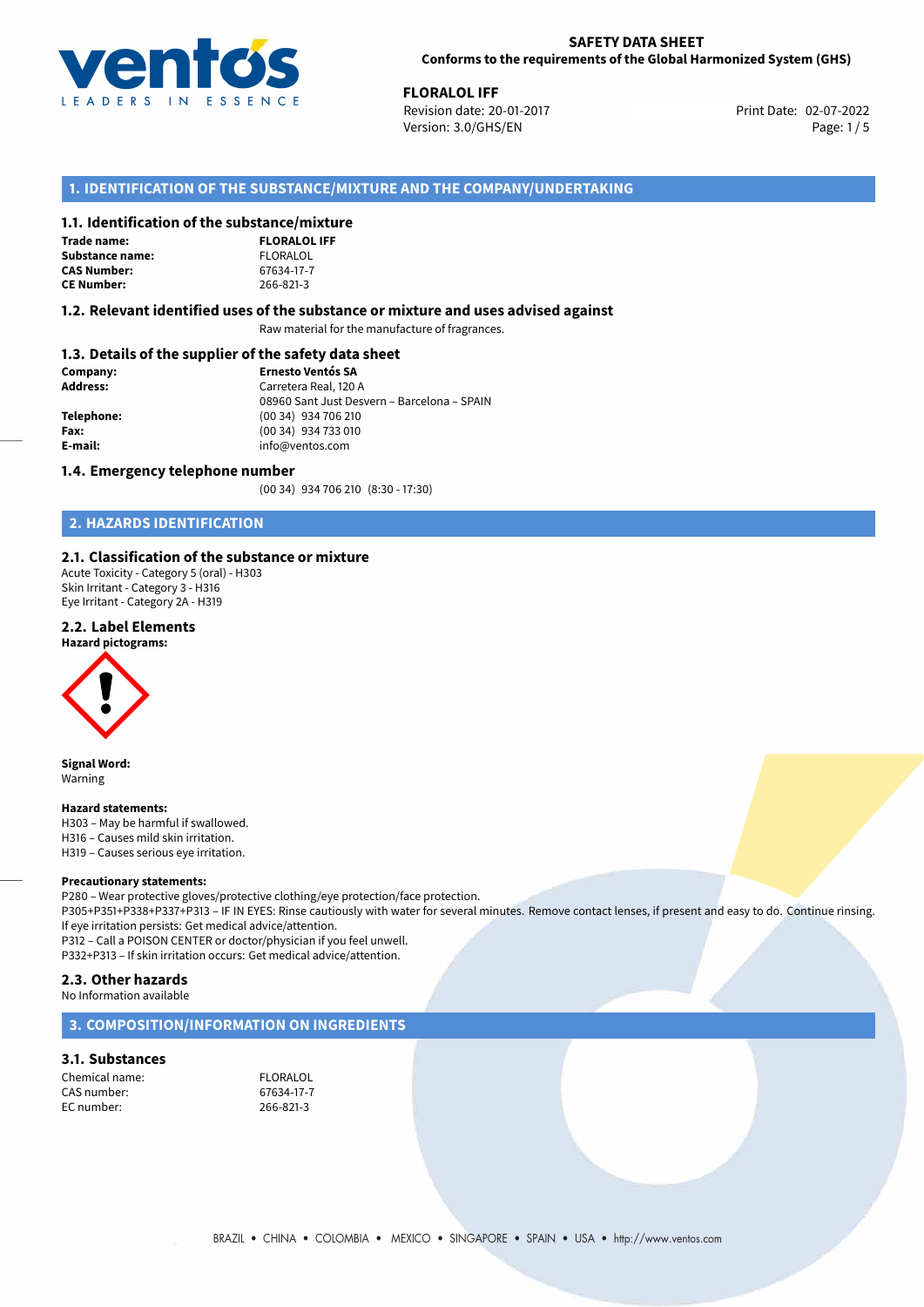

02-07-2022 **FLORALOL IFF** Revision date: 20-01-2017 Print Date: Version: 3.0/GHS/EN Page: 2 / 5

## **Hazardous constituents:**

| <b>Chemical Name</b> | % (w/w)   | CAS No<br><b>EC No</b>  | <b>Classification according to GHS</b>                                                                                                                       |
|----------------------|-----------|-------------------------|--------------------------------------------------------------------------------------------------------------------------------------------------------------|
| <b>FLORALOL</b>      | $\geq$ 50 | 67634-17-7<br>266-821-3 | Flammable Liquids - Category 4 - H227<br>Acute Toxicity - Category 5 (oral) - H303<br>Skin Irritant - Category 3 - H316<br>Eye Irritant - Category 2A - H319 |

[See the full text of the hazard statements in section 16.](#page-4-0)

# **3.2. Mixtures**

Not applicable.

# **4. FIRST-AID MEASURES**

# **4.1. Description of necessary first aid measures**

| Ingestion:    | Rinse mouth with water.<br>Obtain medical advice.                                                                     |
|---------------|-----------------------------------------------------------------------------------------------------------------------|
|               | Keep at rest. Do not induce vomiting.                                                                                 |
| Eye contact:  | In case of contact with eyes, rinse immediately with plenty of water for at least 15 minutes and seek medical advice. |
| Inhalation:   | Remove person to fresh air and keep at rest.                                                                          |
|               | Seek immediate medical advice.                                                                                        |
| Skin contact: | Take off immediately all contaminated clothing.                                                                       |
|               | Thoroughly wash affected skin with soap and water.                                                                    |
|               | Seek medical attention if symptoms persist.                                                                           |

# **4.2. Most important symptoms and effects, both acute and delayed**

No information available.

# **4.3. Indication of any immediate medical attention and special treatment needed**

No information available.

# **5. FIRE-FIGHTING MEASURES**

# **5.1. Extinguishing Media**

Water spray, carbon dioxide, dry chemical powder or appropriate foam. For safety reasons do not use full water jet.

## **5.2. Special hazards arising from the substance or mixture**

Known or Anticipated Hazardous Products of Combustion: Emits toxic fumes under fire conditions.

# **5.3. Advice for firefighters**

High temperatures can lead to high pressures inside closed containers. Avoid inhalation of vapors that are created. Use appropriate respiratory protection. Do not allow spillage of fire to be poured into drains or watercourses. Wear self-contained breathing apparatus and protective clothing.

# **6. ACCIDENTAL RELEASE MEASURES**

# **6.1. Personal precautions, protective equipment and emergency procedures**

Evacuate surronding areas. Ensure adequate ventilation. Keep unnecessary and unprotected personnel from entering. Do not breathe vapor/spray. Avoid contact with skin and eyes. Information regarding personal protective measures: see section 8.

# **6.2. Environmental precautions**

To avoid possible contamination of the environment, do not discharge into any drains, surface waters or groundwaters.

## **6.3. Methods and materials for containment and cleaning up**

Cover with an inert, inorganic, non-combustible absorbent material (e.g. dry-lime, sand, soda ash). Place in covered containers using non-sparking tools and transport outdoors. Avoid open flames or sources of ignition (e.g. pilot lights on gas hot water heater). Ventilate area and wash spill site after material pickup is complete.

## **6.4. Reference to other sections**

Information regarding exposure controls, personal protection and disposal considerations can be found in sections 8 and 13.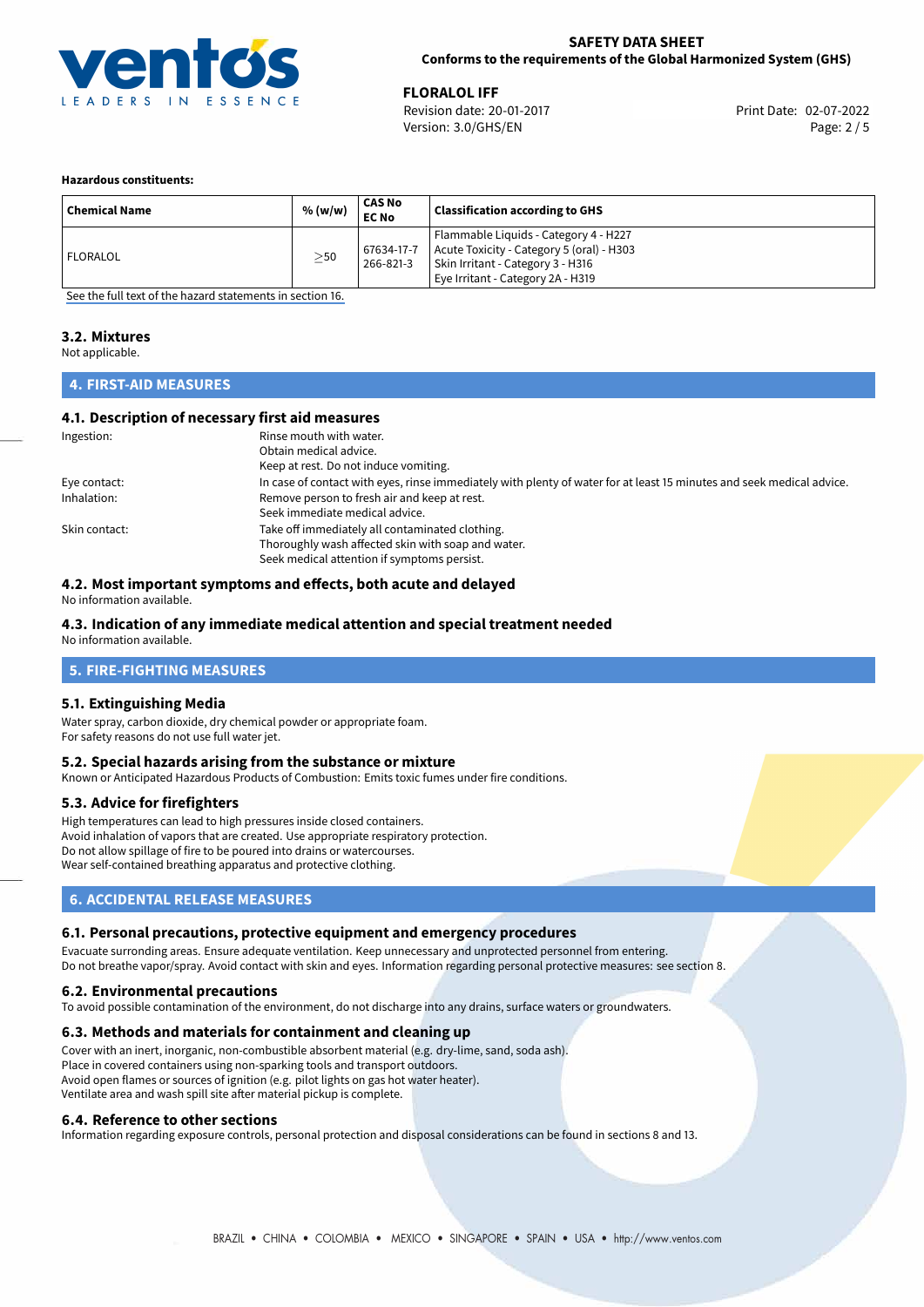

02-07-2022 **FLORALOL IFF** Revision date: 20-01-2017 Print Date: Version: 3.0/GHS/EN Page: 3 / 5

# **7. HANDLING AND STORAGE**

# **7.1. Precautions for safe handling**

Do not store or handle this material near food or drinking water. Do not smoke. Avoid contact with the eyes, skin and clothing. Wear protective clothing and use glasses. Observe the rules of safety and hygiene at work. Keep in the original container or an alternative made from a compatible material.

# **7.2. Conditions for safe storage, including any incompatibilities**

Store in tightly closed and preferably full containers in a cool, dry and ventilated area, protected from light. Keep away from sources of ignition (e.g. hot surfaces, sparks, flame and static discharges). Keep away from incompatible materials (see section 10).

# **7.3. Specific end use(s)**

No information available.

**8. EXPOSURE CONTROLS AND PERSONAL PROTECTION**

# **8.1. Control parameters**

Components with occupational exposure limits: None known.

## **8.2. Exposure controls**

Measures should be taken to prevent materials from being splashed into the body. Provide adequate ventilation, according to the conditions of use. Use a mechanical exhaust if required.

## **8.3. Individual protection measures, such as personal protective equipment**

| Eye/Face protection:             | Chemical safety goggles are recommended. Wash contaminated goggles before reuse.                                                            |
|----------------------------------|---------------------------------------------------------------------------------------------------------------------------------------------|
| Hand Protection:                 | Chemical-resistant gloves are recommended. Wash contaminated gloves before reuse.                                                           |
| Body protection:                 | Personal protective equipment for the body should be selected based on the task being performed and the risks<br>involved.                  |
| Respiratory Protection:          | In case of insufficient ventilation, use suitable respiratory equipment.                                                                    |
| Environmental exposure controls: | Emissions from ventilation or process equipment should be checked to ensure they comply with environmental<br>protection legislation.       |
|                                  | In some cases, filters or engineering modifications to the process equipment will be necessary to reduce emissions to<br>acceptable levels. |
|                                  |                                                                                                                                             |

# **9. PHYSICAL AND CHEMICAL PROPERTIES**

# **9.1. Information on basic physical and chemical properties**

| Appearance:                            | Liquid                                   |
|----------------------------------------|------------------------------------------|
| Colour:                                | Conforms to standard                     |
| Odour:                                 | Conforms to standard                     |
| Odour theshold:                        | Not determined                           |
| pH:                                    | Not determined                           |
| Melting point/freezing point:          | Not determined                           |
| Boling point/boiling range:            | Not determined                           |
| Flash point:                           | 110 °C                                   |
| Evaporation rate:                      | Not determined                           |
| Flammability:                          | Not determined                           |
| Lower flammability/Explosive limit:    | Not determined                           |
| Upper flammability/Explosive limit:    | Not determined                           |
| Vapour pressure:                       | Not determined                           |
| Vapour Density:                        | Not determined                           |
| Density:                               | $0,936 - 0,946$ g/mL (20 <sup>o</sup> C) |
| Relative density:                      | $0,936 - 0,946$ (20°C)                   |
| Water solubility:                      | Not determined                           |
| Solubility in other solvents:          | SOLUBLE IN ETHANOL                       |
| Partition coefficient n-octanol/water: | Not determined                           |
| Auto-ignition temperature:             | Not determined                           |
| Decomposition temperature:             | Not determined                           |
| Viscosity, dynamic:                    | Not determined                           |
| Viscosity, kinematic:                  | Not determined                           |
| Explosive properties:                  | Not determined                           |
| Oxidising properties:                  | Not determined                           |
|                                        |                                          |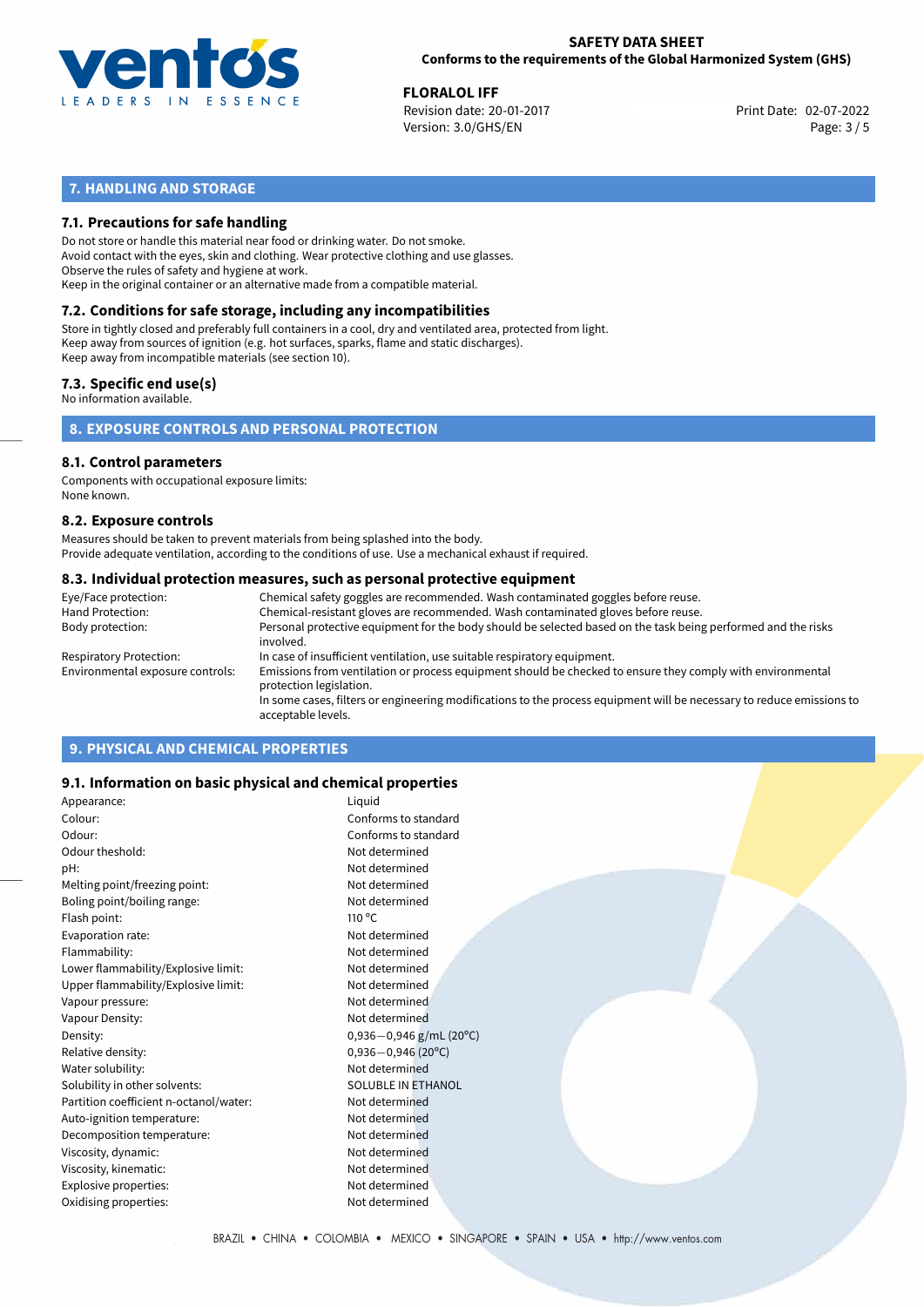

02-07-2022 **FLORALOL IFF** Revision date: 20-01-2017 Print Date: Version: 3.0/GHS/EN Page: 4 / 5

# **10. STABILITY AND REACTIVITY**

# **10.1. Reactivity**

No hazardous reactions if stored and handled as prescribed/indicated.

## **10.2. Chemical stability**

The product is stable if stored and handled as prescribed/indicated.

## **10.3. Possibility of hazardous reactions**

No hazardous reactions if stored and handled as prescribed/indicated.

## **10.4. Conditions to Avoid**

Conditions to Avoid: Excessive heat, flame or other ignition sources.

## **10.5. Incompatible materials**

Avoid contact with strong acids and bases and oxidizing agents.

## **10.6. Hazardous decomposition products**

During combustion may form carbon monoxide and unidentified organic compounds.

# **11. TOXICOLOGICAL INFORMATION**

| <b>Acute toxicity</b>                    | May be harmful if swallowed.                                              |
|------------------------------------------|---------------------------------------------------------------------------|
| <b>Skin corrosion/irritation</b>         | Causes mild skin irritation.                                              |
| Serious eye damage/irritation            | Causes serious eye irritation.                                            |
| <b>Respiratory or skin sensitisation</b> | Based on the data available, the criteria for classification are not met. |
| <b>Germ cell mutagenicity</b>            | Based on the data available, the criteria for classification are not met. |
| Carcinogenicity                          | Based on the data available, the criteria for classification are not met. |
| <b>Reproductive toxicity</b>             | Based on the data available, the criteria for classification are not met. |
| <b>STOT-single exposure</b>              | Based on the data available, the criteria for classification are not met. |
| <b>STOT-repeated exposure</b>            | Based on the data available, the criteria for classification are not met. |
| <b>Aspiration hazard</b>                 | Based on the data available, the criteria for classification are not met. |

# **12. ECOLOGICAL INFORMATION**

## **12.1. Toxicity**

**Assessment:** Based on the data available, the criteria for classification are not met. **Experimental/calculated data:** No information available.

## **12.2. Degradability**

No information available.

### **12.3. Bioaccumulative potential** No information available.

**12.4. Soil mobility**

# No information available.

# **12.5. Other adverse effects**

See also sections 6, 7, 13 and 15 Do not allow to get into waste water or waterways.

# **13. DISPOSAL CONSIDERATIONS**

## **13.1. Waste treatment methods**

Dispose of in accordance with national and local environmental regulations.